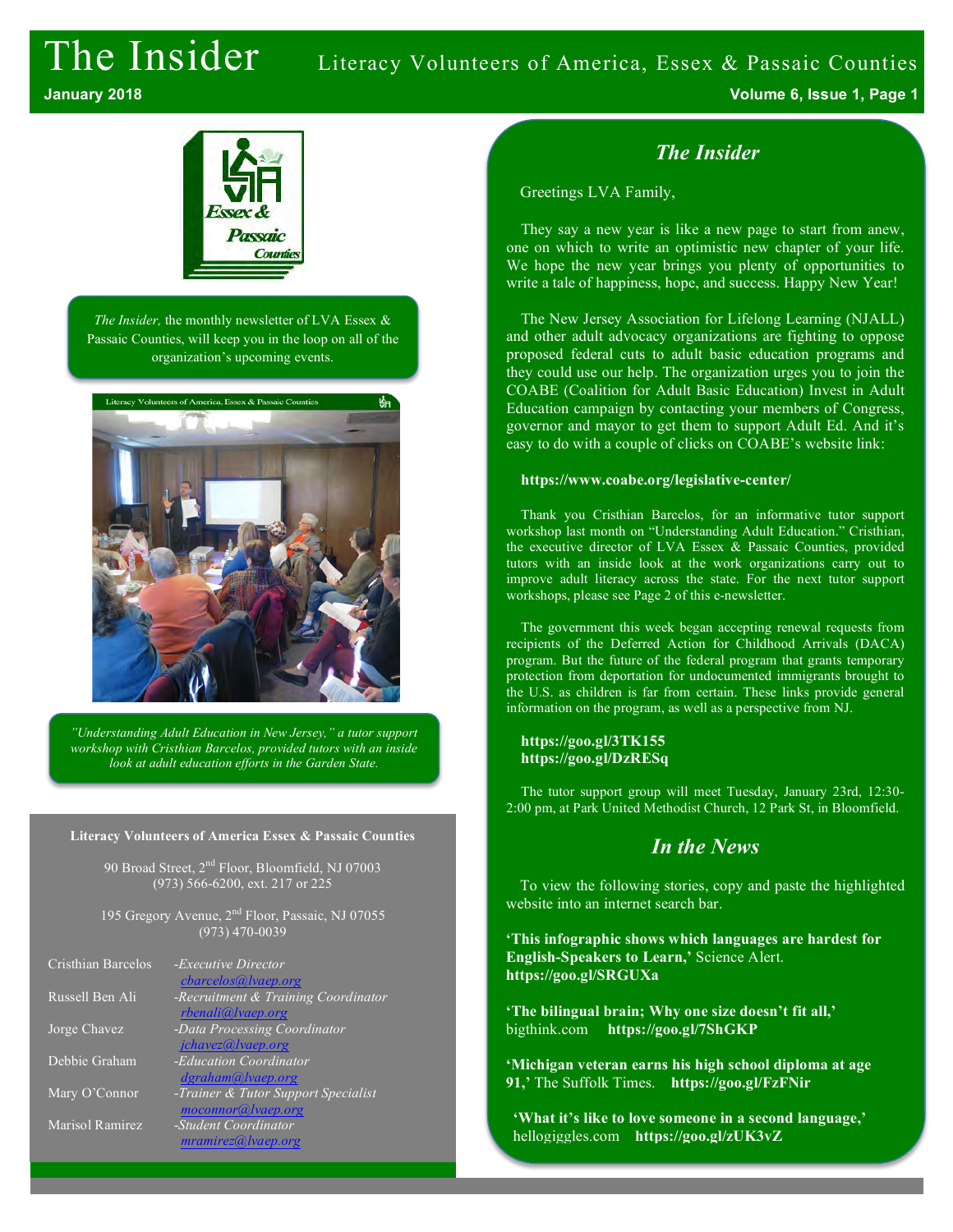

*Shalga is determined to earn a high school diploma, even at the age of 76. She studies daily, has two LVA tutors, and is enrolled in two different adult education programs.*

#### **Tutor Training Workshops**

**Montclair Public Library -**by Mary Kao 50 South Fullerton Avenue Montclair, NJ 07042 Saturdays, 12:15-3:45 pm January 27, February 3, 10, 17, & 24, 2018

**Belleville Public Library -**by Nina Peyser 221 Washington Avenue Belleville, NJ 07109 Tuesdays & Thursdays, 12:00-3:00 pm March 13, 15, 20, 22, 27, & 29, 2018

### **Tutor Support Workshops**

**"Strategies for Teaching Decoding and Word Analysis Skills to Adult Literacy Students"**  with Nora Devine Bloomfield Public Library 90 Broad Street, 2nd Floor Boardroom Bloomfield, NJ 07003 Wednesday, January 24, 2018, 1:00-2:30 pm

**"How to Address Reading Needs for Your Students and Lead Them To Success"** with Bethany Blankenbeckler Bloomfield Public Library (address above) Tuesday, February 27, 2018, 1:00-2:30 pm

#### *Getting to Know Us*

#### **Shalga, LVA student**

At age 76, there may seem like there's no practical reason for Shalga, an LVA student, to earn a high school diploma.

Her working life is likely over, her daughter and five sons are grown and college educated, and there are no universities she seeks admission to, at least not for now. But the septuagenarian is at it five days per week, studying with two LVA tutors and enrolled in a Newark academy that focuses on rigorous instruction.

"I really feel good about what I have done," said Shalga, adding that her education is a personal goal. "If I didn't go, I would be sitting here as a TV bug, watching TV and drinking soda on the couch."

And she has a lot to feel good about. She recently advanced a grade level as an LVA basic literacy student and received a B in English and an A in World History at her second institution of learning.

Not long ago, she was enrolled in the GED program at Essex County College. It was there that she realized she needed extra help.

"I was handed the name of a different school and different organizations and LVA was on there," she explained. "My reality became I need to know English better."

Shalga started with her first tutor, a woman who was much younger than she, but Shalga was not at all intimidated. As a matter of fact, this student, who stands at about 5' 10" is not intimidated by much of anything.

Prior to staying home with her children, Shalga was a psychiatric aide in a hospital and also worked for the health department where she presented lectures on education and prevention of sexually transmitted diseases.

Shalga's nowhere near the oldest person to go for a HS diploma. In 2007, Evie Eaves of Amarillo, Texas earned her GED at age 97. A Michigan man recently earned his GED at age 91, and an Oklahoma woman earned hers at 78, after failing the test's math portion four times.

For Shalga, her secret to her success is simple, yet so hard for many of us to do. "You have to love yourself first," Shalga explained.

#### *Literacy opens a wide door to life. Help us keep that door open with your donation!*

*Thanks in large part to you, we are able to aid hundreds of students each year. Please continue your efforts to improve the lives of others by giving the gift of literacy. You can contribute through our website* – http://www.lvanewark.org/donatetolva/ *or by mailing us a check.*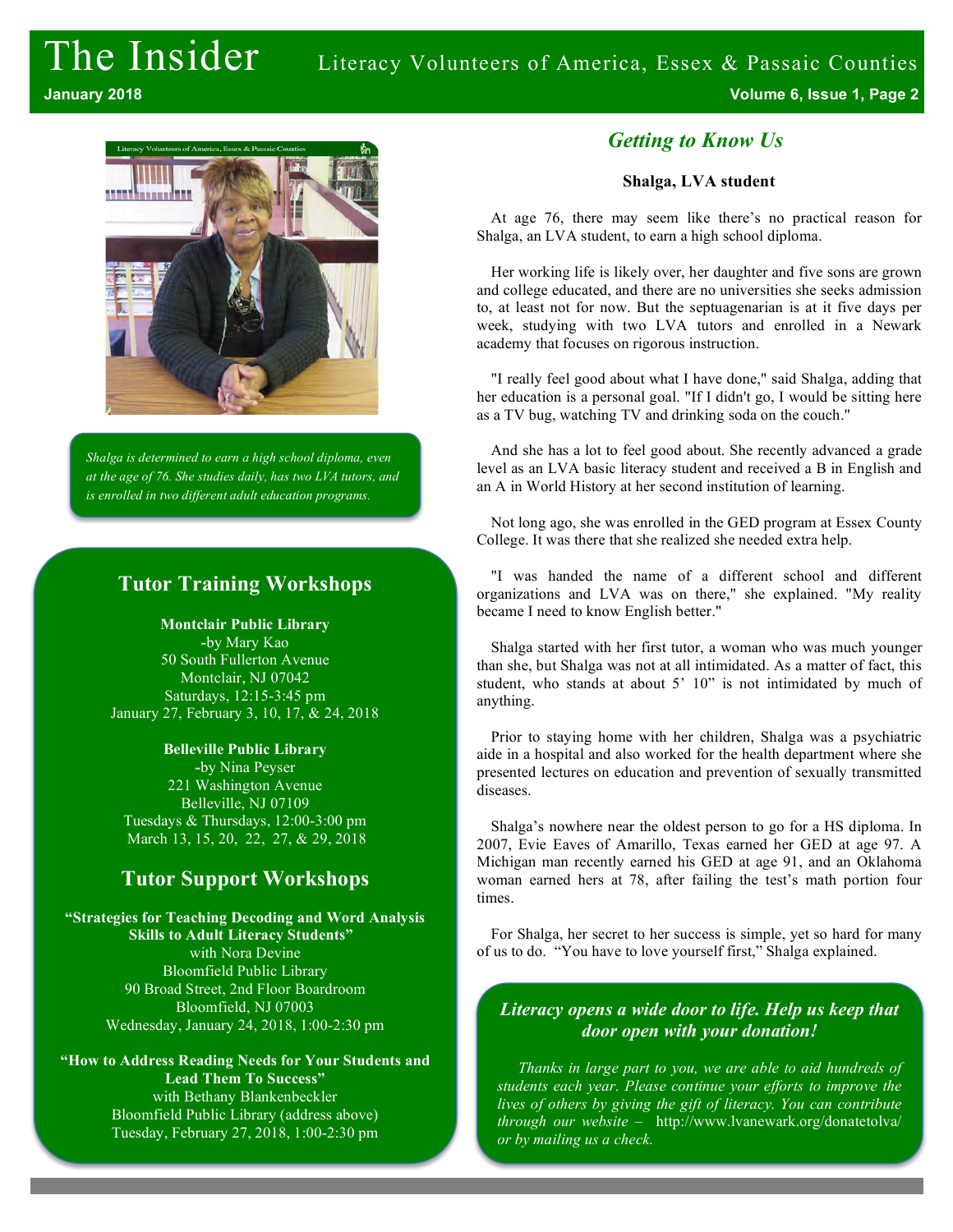# The Insider Literacy Volunteers of America, Essex & Passaic Counties

**January 2018 Volume 6, Issue 1, Page 3**



#### **"Idiomatic English means Brits struggle to communicate with the world."**

*The Telegraph (London)*

By Olivia Rudgard, correspondent, December 14, 2017

It's a theory which is bound to put the cat among the pigeons. The British are proud of the idiomatic humour of their language.

But an academic has argued that they are actually falling behind because they insist on using phrases that the rest of the world does not understand.

Professor Jennifer Jenkins, chair of Global Englishes at the University of Southampton, says that people who speak English as a first language are bad at changing their speech to suit non-native speakers, meaning they struggle to be understood.

The divide means those who speak English as a second language speak it very differently to native speakers - and the two groups are increasingly unable to understand each other, she argues.

Native speakers are also unwilling to make allowances for others by changing their speech patterns or slowing them down - meaning they struggle to socialise with non-native speakers who are better able to communicate with each other in English than they are with the British.

The dynamic means the two groups could be unable to understand each other in as little as a decade - putting native speakers at a disadvantage with the rest of the world.

In one case she interviewed Hungarian, German and Italian students who said they could speak to each other with perfect ease but only had trouble when a native English speaker joined the conversation.

*Reprinted from The Telegraph (London). For full story, paste the following link into an Internet search:* **https://goo.gl/zy2S3q**

*Learning a new culture is more than studying a language. Tutoring is more than learning techniques. Our 'Resources' page covers everything from legal matters, health care, & scholarships for immigrants, to professional development for tutors. Give us a look @:*

*http://www.lvaep.org/students.html*

## *Getting to Know Us*

**Bethany Blankenbeckler, LVA tutor** *By Ellen Rooney Martin*

Bethany Blankenbeckler has teaching in her bones. Both her parents are teachers, and she is so obsessed with the craft that she can rattle off the names of educational philosophers such as John Dewey, Jean Piaget, and Leve Vygotsky. But it wasn't always that easy.



She struggled with reading as a child as a result, ended up being home-schooled rather than have her pegged as a special education student and possibly hurting her self-esteem.

By middle school Bethany was ready to attend a private school. It turned out to be a great experience, and she thrived both academically and socially, saying she still has many friends from school.

``I never wanted to be a teacher,'' said Bethany, who ended up with multiple degrees and a teaching style guided by educational philosophers, in which she helps students learn by understanding their experiences and how that relates to learning. "I like to share that story with my students because it makes them feel more at ease," she said.

After high school, she earned two concurrent undergraduate degrees at Arcadia University, one in elementary education and another in early childhood education. A teaching internship in a rural school in Uganda opened her eyes to teaching children based on their experiences. "It was awesome," she recalled. "I learned a lot about how culturally relevant lessons really matter.'

After her first child was born she went on to get a master's degree at Hunter College in literacy in school-age children, inspired by her own literacy struggles. Now she has two young children and is an early education specialist for New York University in Brooklyn. She's responsible for professional development, sharing skills and strategies with teachers. Her emphasis is on the whole child, and she also runs workshops helping parents learn to teach their children long-term social skills.

She has been with LVA for nearly a year and is proud that her students converse with each other and two have found employment.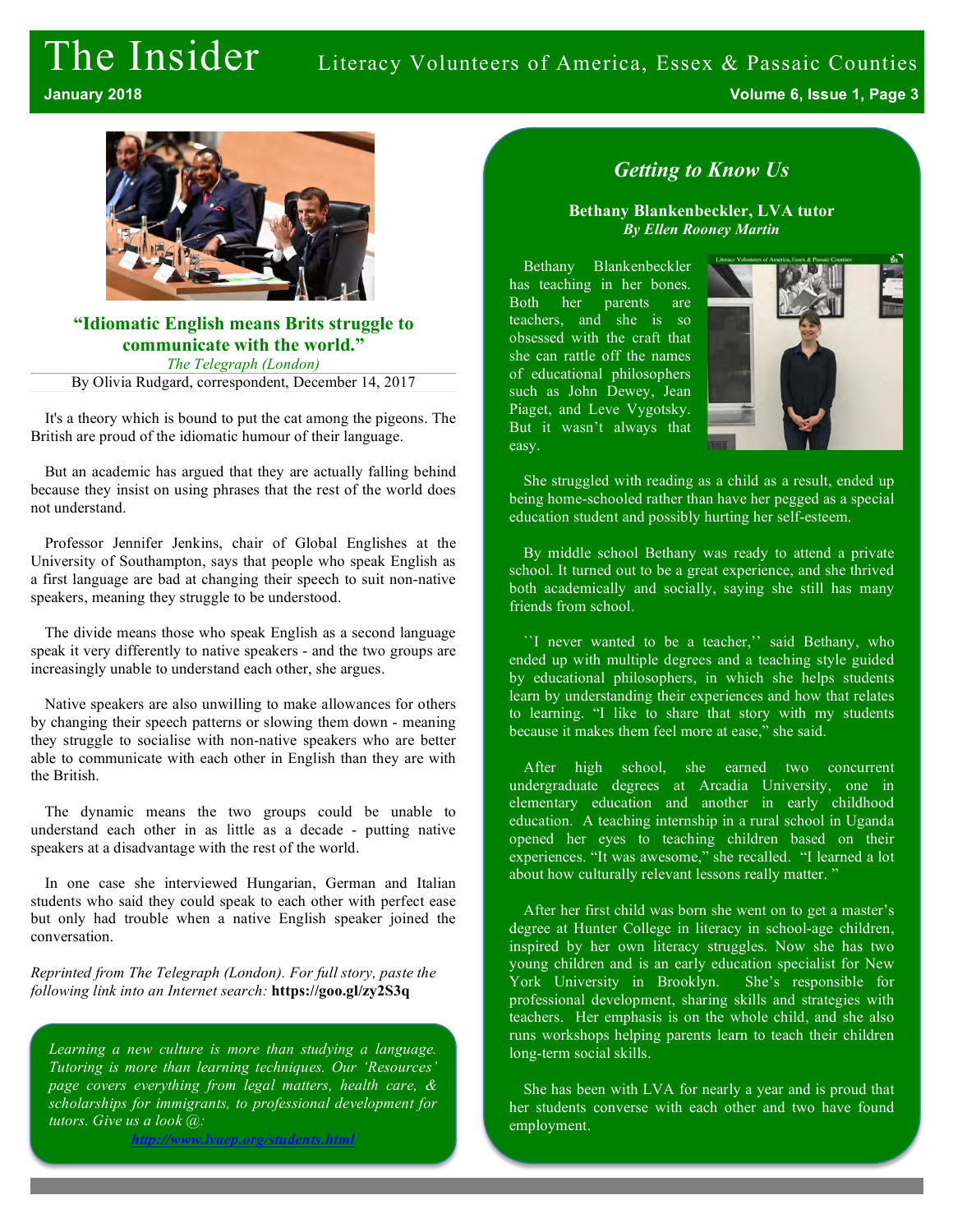# *Adult Literacy & Community Library Partnership Pilot Program*

*There's a lot one can learn in an English class for adults, and it's not all gathered from repeating phrases or doing substitution drills and homework. There's much that can be learned from classmates who come from all over the world, said Polatkan, a student from Turkey.*

*"Maybe we don't have enough money but we feel richer because we've learned about different countries, cultures, a lot of traditional foods, music, dances, and habits," said Polatkan, a retired sales manager who attended ESL classes along with his wife at the Hilton Branch of the Maplewood Memorial Library.*

*Polatkan's class was offered through the Adult Literacy and Community Library Partnership, a state pilot grant program that aims to create direct partnerships between local libraries and adult literacy service providers. Together, libraries and literacy organizations provide training or language instruction that help New Jersey residents increase their Adult Basic Education and language proficiency skills in order to enhance their chances of finding employment outside of the low-skilled job market. Funds were granted to libraries throughout the state,*  including Maplewood, Passaic, and Paterson, which work with LVA to offer intensive ESL classes. The program is now in its second year. *One round of classes in Maplewood, Passaic, and Paterson ended in December and new classes began this month.*

*"Before I felt like I couldn't talk, couldn't hear, nothing," said Eugenia, a Hilton Branch student from Haiti who found work in a bakery. "Now I'm able to communicate better with people at work. On my job, if I can't talk, I wouldn't have the job."*

*The last day of classes in the three libraries saw a mix of presentations by students, farewell speeches, gifts to teachers, a smorgasbord of dishes from students' countries, laughter and tears.*

*"I'm so sad because this class is over," said Alona, a Hilton Branch student and ecologist from the Ukraine.*

*"Before I didn't speak English and knew maybe one person who spoke English," added Polatkan. "Now I know 30 people who speak English. I am 54 years old and I am late, maybe, but I can do it. I never give up!"*